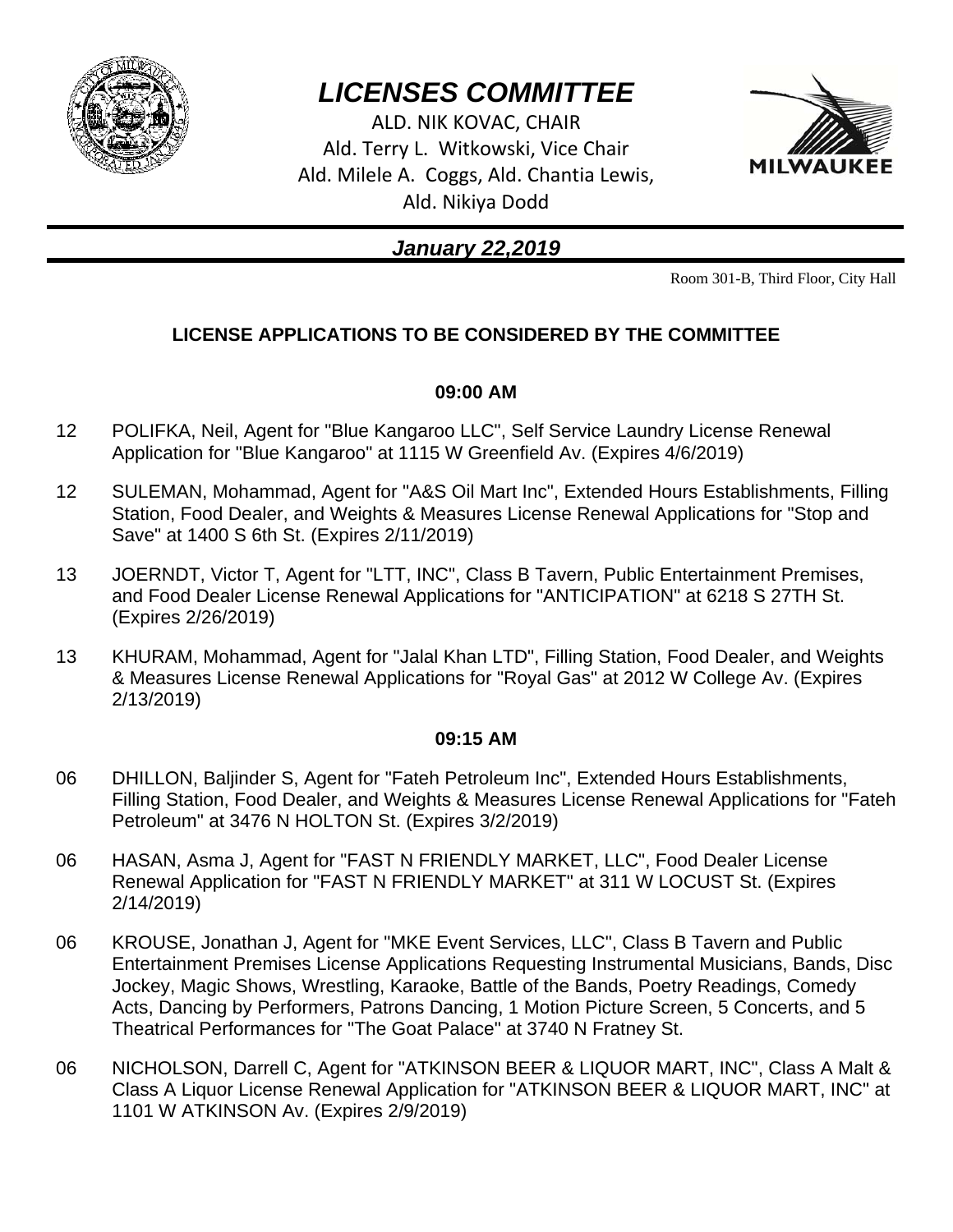06 OMARI, Samih M, Agent for "Wedado Sweets LLC", Food Dealer License Application for "Wedado Sweets LLC" at 3929 N HUMBOLDT Bl.

#### **09:30 AM**

- 02 LEGUTKI, Amelia, Agent for "WALGREEN CO", Food Dealer License Renewal Application for "WALGREENS #4984" at 6707 W HAMPTON Av. (Expires 2/21/2019)
- 15 QANDEEL, Salah, Agent for "Y & A Food Inc", Class A Malt, Food Dealer, and Weights & Measures License Renewal Applications for "Alliance Super Food Market" at 2672 N 35th St. (Expires 2/21/2019)
- 15 SHAW, Juanita L Class B Tavern and Public Entertainment Premises License Renewal Applications with Change of Hours From Opening 4 PM Sun and 6 PM Mon-Sat To Opening 6 AM Sun-Sat for "STILL ON 12TH ST II" at 1871 N 12TH St. (Expires 2/9/2019)

#### **09:45 AM**

- 09 AWOSIKA, Bosede CHRISTINA, Agent for "Giant Auto Sales LLC", Secondhand Motor Vehicle Dealer's - Wholesale Only License Application for "Giant Auto Sales LLC" at 9312 N 107th St.
- 09 IHRCKE, Jeffery L, Agent for "Flyers Energy, LLC", Extended Hours Establishments, Filling Station, and Weights & Measures License Applications Requesting to be Open 24 Hrs for "Quick Fuel #3134" at 9110 N 107th St.
- 09 LAMPLEY, Marrion, Agent for "Aggressive Remarketing, LLC", Secondhand Motor Vehicle Dealer's - Wholesale Only License Application for "Aggressive Remarketing, LLC" at 9310 N 107TH St #A104.

#### **10:00 AM**

- 04 FROEBEL, Michael K, Agent for "Froebel Realty Co Inc", Self Service Laundry and Weights & Measures License Renewal Applications with Change of Shareholder for "Suds Your Duds" at 547 N 27th St. (Expires 2/17/2019)
- 04 TORKILDSON, David, Agent for "ABM Industry Groups, LLC", Parking Lot or Place and Weights & Measures License Applications for "ABM Parking Services" at 401 W WISCONSIN Av.
- 05 IHRCKE, Jeffery L, Agent for "Flyers Energy, LLC", Extended Hours Establishments, Filling Station, and Weights & Measures License Applications Requesting to be Open 24 Hrs for "Quick Fuel #3132" at 5008 N 119th St.
- 05 WESTERHAUSEN, Kelly J, Agent for "Kellyz LLC", Class B Tavern, Food Dealer, and Public Entertainment Premises License Applications with 25+ Age Restriction and Requesting Jukebox, Karaoke, 5 Amusement Machines, and 1 Pool Table for "Kelly'z" at 7964 W APPLETON Av.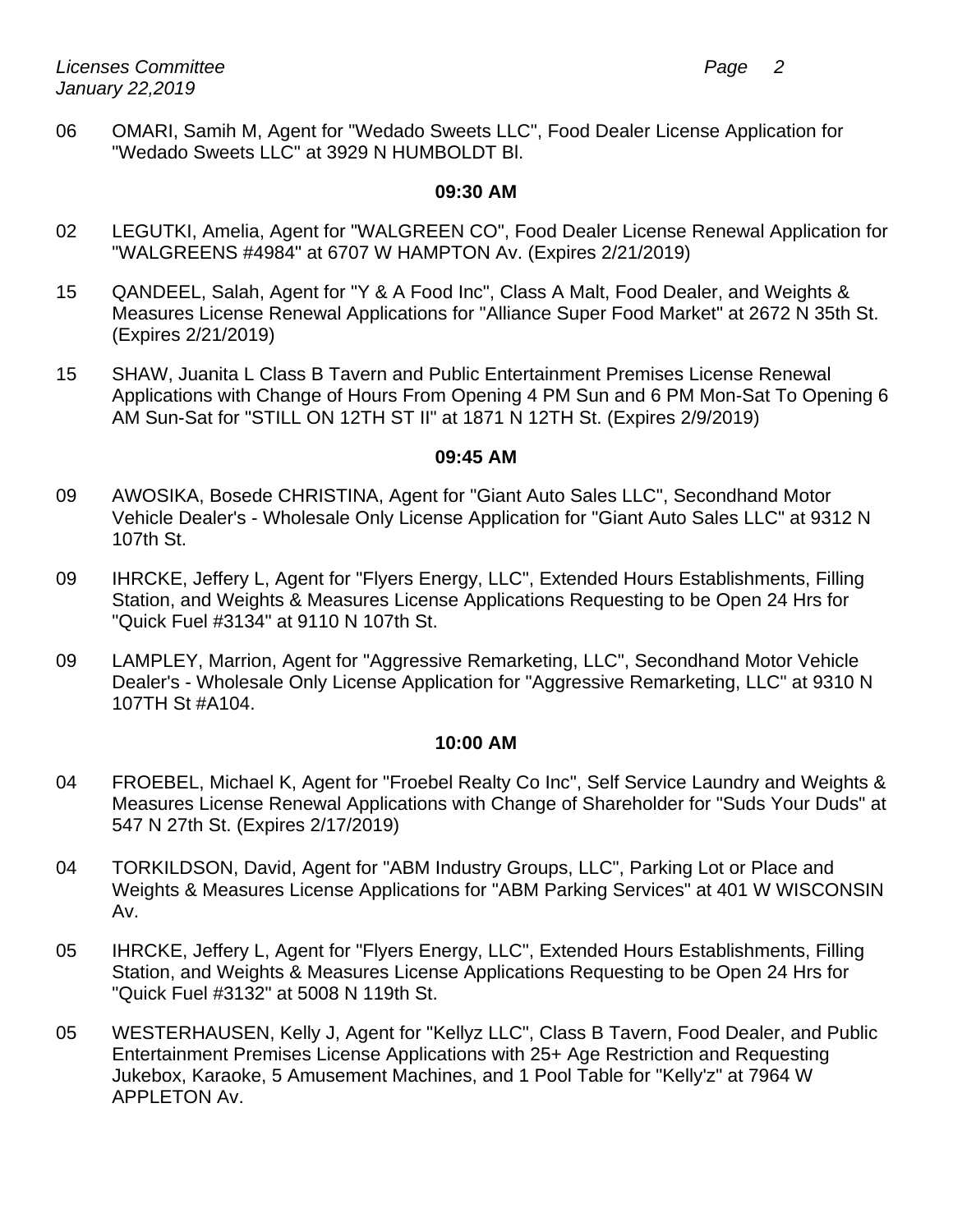#### **10:30 AM**

- 07 GILL, Harbhajan S, Agent for "Gill & Kahlon, Inc.", Class A Malt and Food Dealer License Renewal Applications for "Hopkins Food Mart" at 4601 N HOPKINS St. (Expires 3/1/2019)
- 07 HENRICHS, David R, Agent for "BIL-MAC, INC", Class B Tavern and Public Entertainment Premises License Renewal Applications for "HAMPTON HOUSE" at 5403 W HAMPTON Av. (Expires 2/29/2019)
- 07 GARCIA, Jennifer, Agent for "C & O Procurement Corporation", Class A Malt & Class A Liquor and Food Dealer License Applications for "Century City Grocery, Wine & Spirits" at 3945 N 35th St.

# **11:00 AM**

BLEDSOE, Gabrel, Class D Operator's License Renewal Application. (Expired 12/31/2018)

GONZALEZ, Teresa M, Class D Operator's License Renewal Application. (Expired 12/31/2018)

LEE, Ebony M, Class D Operator's License Application.

OBANDO, Roberto X, Class D Operator's License Renewal Application. (Expired 12/31/2018)

SALUD, Andrew B, Class D Operator's License Application.

STONE, Willie D, Class D Operator's License Application.

WEISS, Lindsey, Class D Operator's License Application.

WESTMORELAND, Dwayne, Class D Operator's License Renewal Application. (Expired 12/31/2018)

# **Agenda Only**

- 01 LAL, Rashinder, Agent for "RH COMPANIES, LLC", Extended Hours Establishments, Weights & Measures, Filling Station, and Food Dealer License Renewal Applications with Change of Shareholder for "KING'S HAMPTON CONVENIENCE" at 3800 W HAMPTON Av.
- 02 MORGAN, James A, Agent for "Durable Contract Services, Inc", Secondhand Motor Vehicle Dealer's License Application for "DCS Auto Sales & Services, LLC" at 8400 W Silver Spring DR.
- 03 LOKE, Daniel J, Agent for "SHERWIN WILLIAMS PAINT CO", Loading Zone Permit Renewal Application with Change of Agent for "SHERWIN WILLIAMS PAINT CO" at 807 E BRADY St.
- 05 GIANNOPOULOS, Dennis, Agent for "DGMK, INC", Class B Tavern, Public Entertainment Premises License Renewal Applications with Change of Hours Fri-Sat From Closing 2 AM To Closing 2:30 AM, and Food Dealer License Renewal Applications with Change of Hours Sun-Sat From Opening 5 AM To Opening 6 AM and Sun-Sat From Closing 11:59 PM To Closing Sun-Thurs 2 AM and Fri-Sat 2:30 AM for "ATHENS FAMILY RESTAURANT" at 5547 N LOVERS LANE Rd.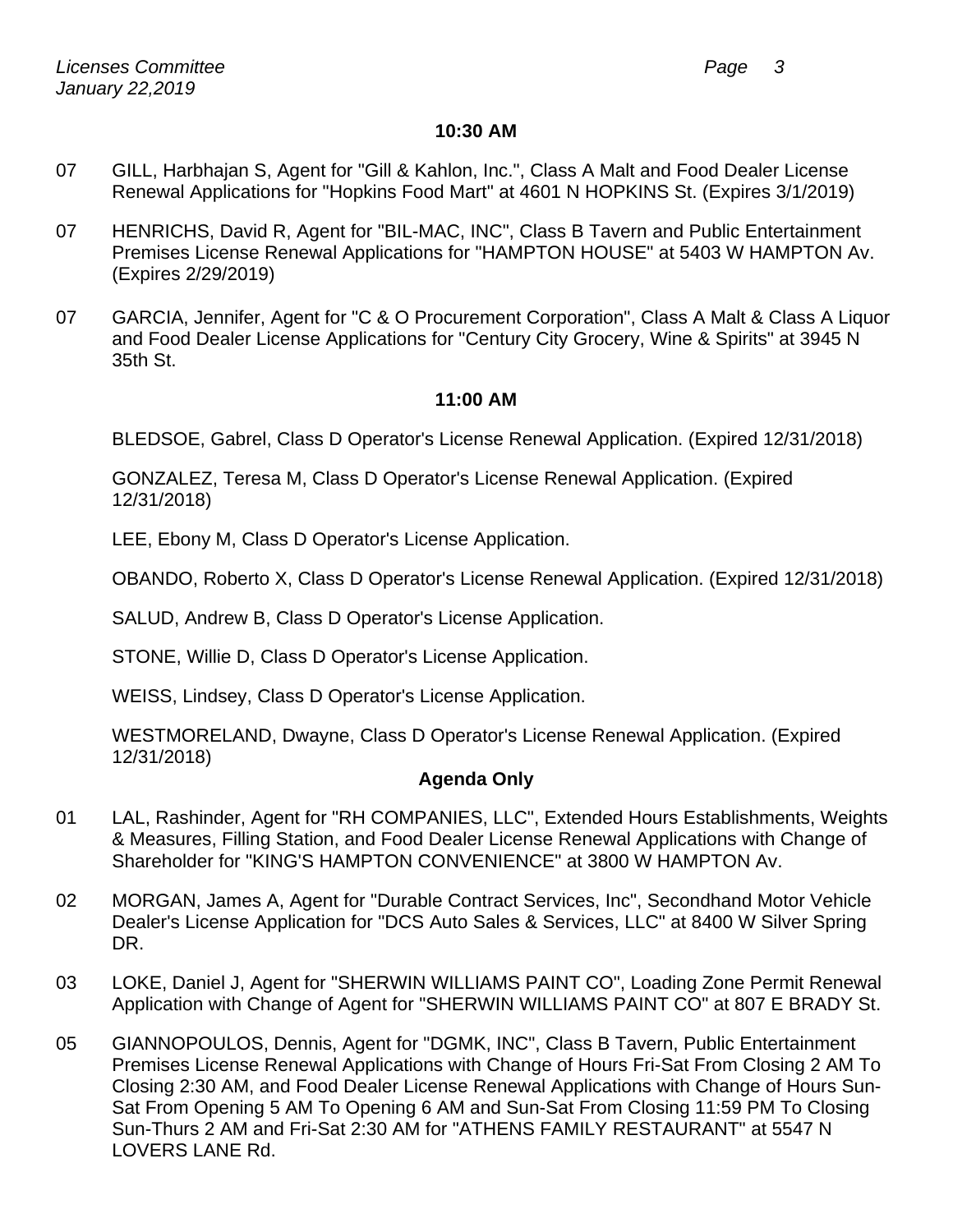- 06 GULLMON, Joy L, Agent for "ST MARK A M E CHURCH", Nonprofit Loading Zone Permit Renewal Application with Change of Agent for "ST MARK A M E CHURCH" at 1616 W ATKINSON Av.
- 06 JOHNSON, Robert, Agent for "Northcott Neighborhood House Inc", Nonprofit Loading Zone Permit Renewal Application with Change of Agent for "Northcott Neighborhood House" at 2460 N 6th St.
- 08 HUERTA, Miguel, Agent for "EL SENORIAL, LLC", Class B Tavern, Food Dealer, Public Entertainment, and Extended Hours Establishments License Renewal Applications with Change of Entertainment Removing Jukebox for "EL SENORIAL" at 1901 S 31ST St.
- 10 BLIESNER, Jonathan E, Agent for "J B Tavern, LLC", Class B Tavern, Food Dealer, and Public Entertainment Premises License Renewal Applications with Change of Entertainment Adding 1 Amusement Machine for "J&B's Blue Ribbon Bar & Grill" at 5230 W BLUE MOUND Rd.
- 10 VOLP, Sichanh, Agent for "MEKONG CAFE, LLC", Class B Beer, Class C Wine, and Food Dealer License Renewal Applications with Change of Hours Mon-Sat From Opening 10 To Closed Tues and Opening 11 AM, Sun From Opening 3 PM To Opening 11 AM, and Fri-Sat From Closing 10 PM To Closing 9 PM for "MEKONG CAFE" at 5930 W NORTH Av.
- 12 CURRAN, Tyler T, Agent for "TwoBirds, LLC", Class B Tavern and Public Entertainment Premises License Renewal Applications with Change of Stock and Entertainment Adding 18 Concerts for "Fernweh/Ivy House" at 906 S BARCLAY St.
- 12 GOGGIN, Gordon, Agent for "Gordo's Water Street, LLC", Class B Tavern and Food Dealer License Renewal Applications with Change of Shareholder, Stock, and Hours Fri-Sun From Closing 2:30 PM To Closing 10 PM for "Toast" at 231 S 2nd St.
- 14 YANKE, Lisa J, Agent for "C & R MARKET, LLC", Class A Malt, Weights & Measures, and Food Dealer License Renewal Applications with Change of Hours Sun From Closing 12 PM To Closing 5:30 PM and Mon From Closing 5 PM To Closing 5:30 PM for "C & R MARKET" at 3001 S 9TH Pl.

# **Warning Letter**

ASHFORD, Iesha U, Class D Operator's License Application.

BUCKHANAN, Quinton C, Class D Operator's License Application.

DANIELS, De'jaa, Class D Operator's License Application.

DELMORE JONES, Whitney, Class D Operator's License Application.

FONSECA, Erin R, Class D Operator's License Application.

JANOS, Rhonda M, Class D Operator's License Application.

JOHNSON-LUCKETT, Victoria M, Class D Operator's License Application.